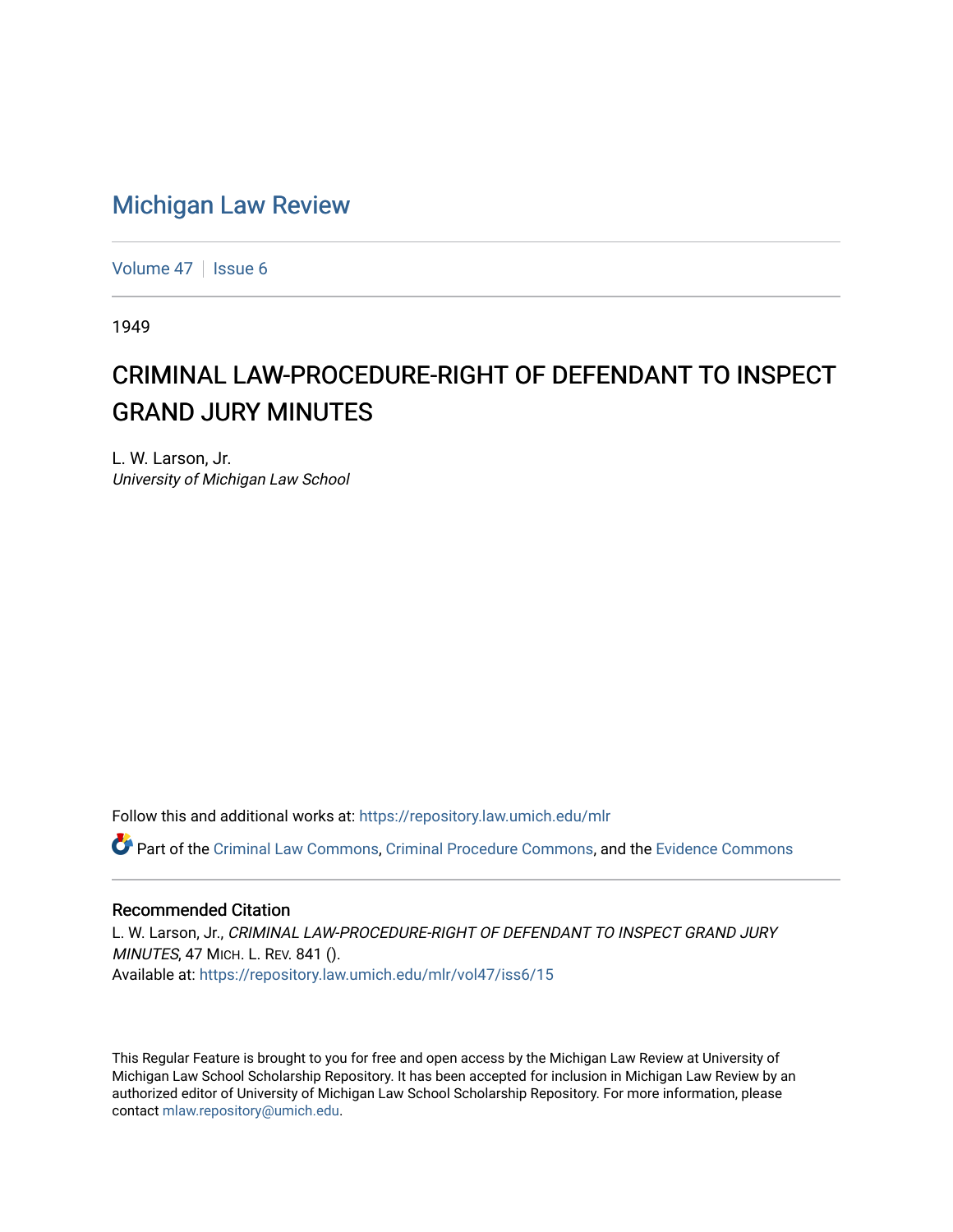CRIMINAL LAW-PROCEDURE-RIGHT OF DEFENDANT TO INSPECT GRAND JURY MINUTES-Defendant was indicted for murder by a grand jury. The trial court denied a motion by defendant requesting that the district attorney be ordered to furnish him with a transcript of the evidence offered before the grand jury. On appeal, *held,* affirmed. It was within the discretion of the trial court to grant or refuse the motion. *Commonwealth v. Galvin,* (Mass. 1948) 80 N.E. (2d) 825.

The principal case is in accord with the great weight of authority, to the effect that examination of grand jury minutes is not a matter of right, but lies within the discretion of the trial court.<sup>1</sup> In absence of statute,<sup>2</sup> most courts will not allow the defendant to examine the minutes of the grand jury unless there is evidence of irregularity, such as fraud, misconduct, corruption, an allegation that the grand jury was improperly constituted, or a positive allegation that there was no evidence of any sort before the grand jury.3 New York courts, however, will allow the defendant to inspect the minutes of the grand jury when there is either a lack of evidence to support the indictment<sup>4</sup> or an invasion of some constitutional right of

1 United States v. Oley, (D.C. N.Y. 1937) 21 F. Supp. 281; 27 L.R.A. 558 (1910).

<sup>2</sup>At least two states have statutes giving the defendant a right to a copy of the minutes of the grand jury. Iowa Code (1946) §772.4 states: ''The clerk of the court must, within two days after demand made, furnish the defendant or his counsel a copy thereof without charge, or permit the defendant's counsel, or the clerk of such counsel, to take a copy.'' Minn. Ann. Stat. (1945) §628.04 is a similar provision.

<sup>3</sup> United States v. National Wholesale Druggists' Assn., (D.C. N.J. 1945) 61 F. Supp. 590; United States v. Proctor and Gamble Co. (D.C. Mass. ·1942) 47 F. Supp. 676. But see United States v. Antonelli Fireworks Co. (D.C. N.Y. 1943) 53 F. Supp. 870, holding that a plea that there was no legal evidence to support indictment is insufficient to warrant courts in aiding defendant to explore the government's case before trial.

<sup>4</sup>People v. Levine, 161 Misc. 336,291 N.Y.S. 1001 (1936) (a motion to secure minutes should be granted to enable defendant to move to dismiss indictment for lack of evidence). Contra: People v. Glasser, 60 Misc. 407, 112 N.Y.S. 321 (1908).